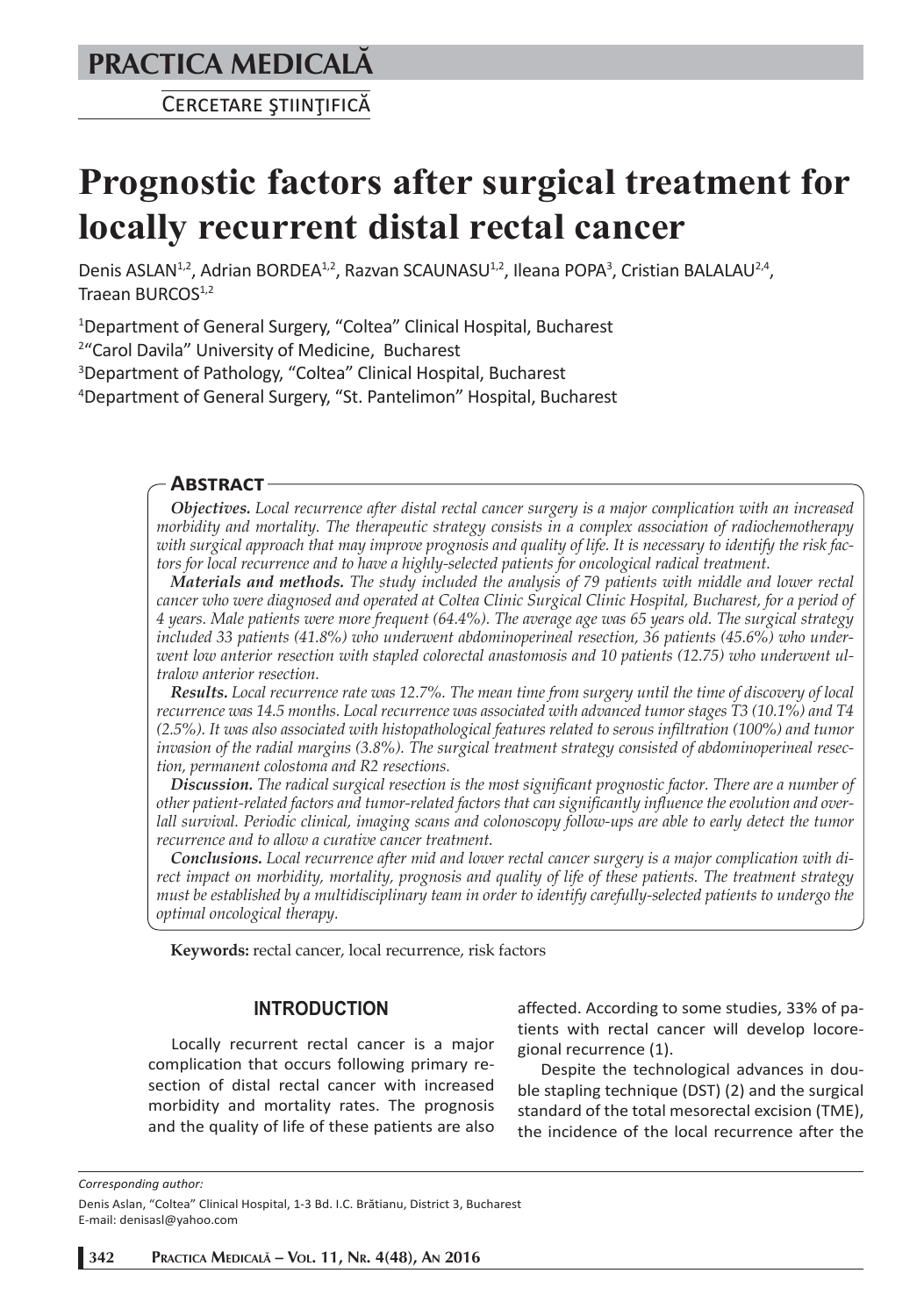initial treatment of the mid and low rectal cancer is still 4 to 33 percent (3-9). The presence of LR causes severely symptoms that are difficult to treat and have a negative outcome.

The basic principle in rectal cancer surgery is the "en-bloc" resection of the rectum surrounded by the intact mesorectum and perirectal fascia, following the embryological "Holy Plane" discovered by R. J. Heald in 1982 (3,10). He had introduced the concept of sharp-dissection in well lighted field, using optimal retractors to open the deep pelvis and following an avascular plane that will resect a cillindrical shape specimen containg the intact rectum and mesorectum. An oncological resection may be obtained either by abdominoperineal resection or by sphincter-sparing surgery (low and ultralow anterior resection with colorectal or coloanal anastomosis). The neoadjuvant radiochemotherapy may have a clinical response by tumor "downstaging" and allows the patients who benefit of preoperative chemoradiation to undergo anal sphincter preservation surgery with a major impact on the quality of life (11).

The association of the oncological radical resection and neoadjuvant therapy has greatly reduced the LR incidence allowing a better outcome and an improved long-term survival (5,6,11,12).

## **MATERIAL AND METHODS**

The study includes a group of 79 patients with mid and lower rectal cancer surgically

treated at Department of General Surgery, Coltea Clinical Hospital, Bucharest. The patients were prospectively analysed for a period of 4 years. The patients with low and middle rectal cancers underwent sphincter-sparing surgery and abdominoperineal resections. The diagnosis was confirmed by pathological exams.

All patients were evaluated by digital rectal examination, a complete blood count, carcinoembryonic antigen (CEA) level, cancer antigen 19-9 (CA 19-9) level, chest X-ray, abdominal ultrasound, highly imaging scans like computed tomography (CT) and magnetic resonance imaging (MRI) of the abdomino-pelvis.

Patient characteristics are shown in Table 1.

#### **RESULTS**

The local recurrence (LR) rate was 12.7% (10 patients). Anastomotic LR rate was higher (8.9%) than the pelvic wall LR rate (3.8%).

The median follow-up of all the patients in this study was 26.7 months. The recurrencefree interval from the initial treatment of the primary tumor to locoregional relapse was from 3 to 36 months (median 14.5 months).

Seven patients (8.9%) were male and three patients (3.8%) were female. The median age of the patients with LR was 61 years.

The average distance from anal verge of the tumor relapse was 4 cm (8 tumors developed at the distance of 1 to 5 cm from the anoperineal line). In case of 7 patients (8.9%), the LR occured

| <b>Demographics</b>      |                                    | N (%)      |
|--------------------------|------------------------------------|------------|
| Age                      | Median                             | 65 years   |
| Sex                      | Female                             | 28 (35.4%) |
|                          | Male                               | 51 (64.6%) |
| Location                 | Inferior                           | 47 (59.5%) |
|                          | Middle                             | 32 (40.5%) |
| <b>TNM</b> stage         | T1                                 | 4(5.1%)    |
|                          | T <sub>2</sub>                     | 26 (32.9%) |
|                          | T3                                 | 42 (53.2%) |
|                          | T4                                 | 7(8.9%)    |
| Preoperative             | Radiotherapy                       | 70 (88.6%) |
|                          | Chemotherapy                       | 44 (55.7%) |
| <b>Cancer biomarkers</b> | CA 19-9                            | 47 (59.2%) |
|                          | <b>CEA</b>                         | 26 (32.9%) |
| <b>Adenocarcinoma</b>    | Well-differentiated                | 47 (59.5%) |
|                          | Moderate-differentiated            | 28 (35.4%) |
|                          | Poor-differentiated                | 4(5.1%)    |
| Surgery                  | Abdominoperineal resection (APR)   | 33 (41.8%) |
|                          | Low anterior resection (LAR)       | 36 (45.6%) |
|                          | Ultralow anterior resection (ULAR) | 10 (12.7%) |

*TABLE 1. Patient demographics*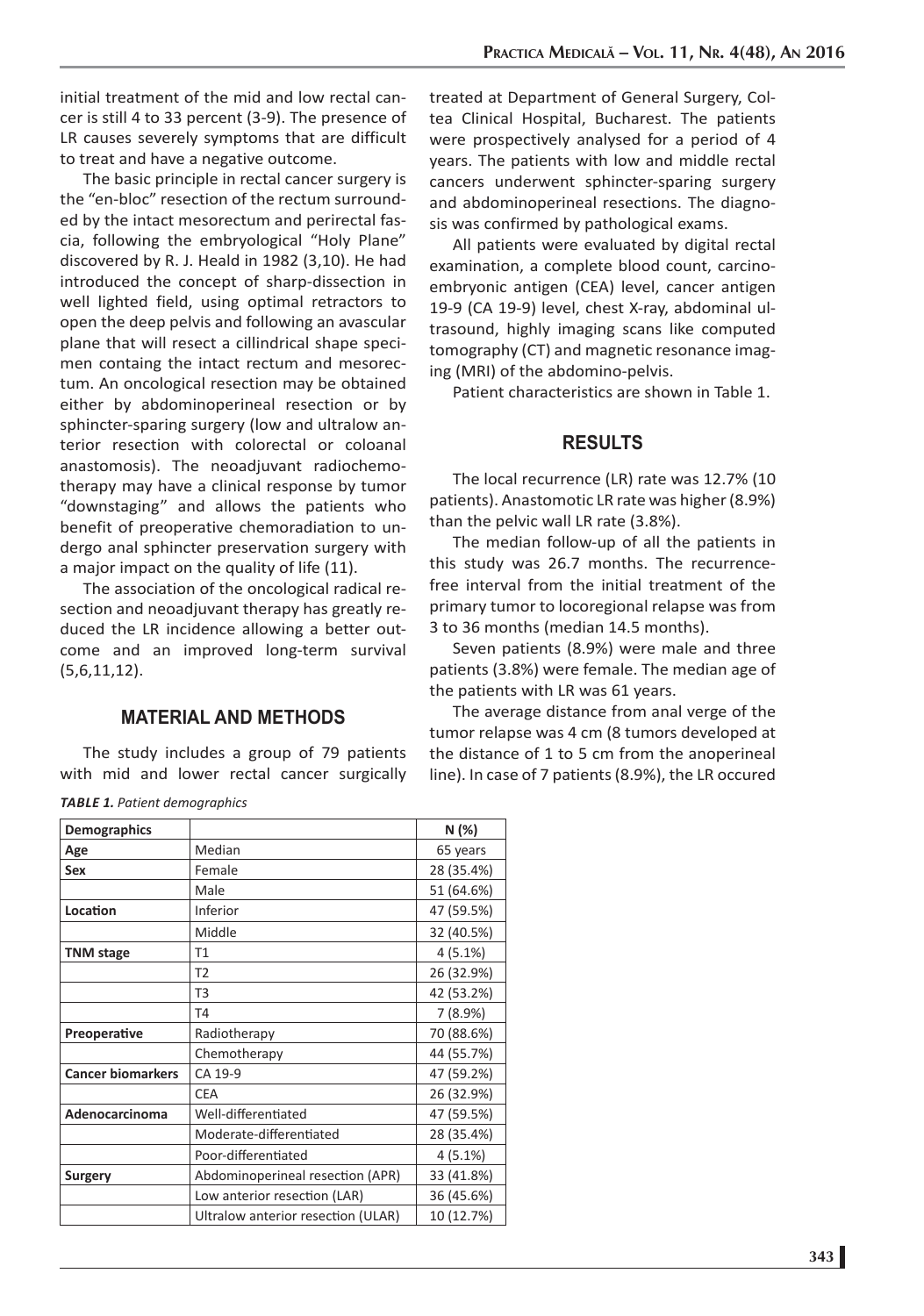on the distal third of the rectum. For the other 3 patients (3.8%), the initial site was the middle third of the rectum.

According to the UICC clasification (13), the clinical TNM stages included 8 local recurrence (10.1%) in case of T3 stage tumors and 2 cases (2.5%) of local recurrence for T4 stage tumors (p=0.058). The LR rate is highly associated with locally agressive cancers. According to AJCC (American Joint Committee on Cancer) (14) tumor stage classification, 6 patients (7.6%) with LR occured after stage T3N0M0 cancers, 1 case (1.3%) of LR occured after stage T3N2M0 cancer, 2 cases (2.5%) of LR developed for T4N1M0 stage cancers and 1 case (1.3%) of LR occured after stage T3N2M1 cancer. Nine patients (11.4%) have benefited of neoadjuvant radiotherapy and 6 patients (7.6%) have associated preoperative chemotherapy. Symptoms related to local recurrence were perianal region pain in 8 patients (10.1%), bowel disfunctions in all 10 patients and rectal bleeding in 5 patients (6.3%). The tumor markers CA 19-9 level increased in 8 cases (10.1%) and CEA level was higher than normal in 5 cases (6.3%).

Of these 10 patients, 7 patients (8.9 %) developed a local recurrence after sphincter-sparing surgery (5 patients following low rectal resection with stapled colorectal anastomosis and 2 patients following ultralow anterior resection) and 3 patients (3.8%) presented tumor relapse following abdominoperineal resection (Fig. 1).



*FIGURE 1. Local recurrence after APR*

The pathological exams revealed that 8 patiens (10.1%) had well-differentiated adenocarcinoma and 2 patients (2.5%) had moderatedifferentiated adenocarcinoma (Fig. 2). All 10 cases were associated with serous infiltration (p=0.002). Lymphovascular or perineural invasion was not encountered in any case. There were three (3.8%) cases with radial margins tumor invasion (p=0.048) which were associated with locally aggressive disease. The median number of the invaded lymph nodes was eight (minimum 0, maximum 10). The excised specimens had a median number of 12 lymph nodes removed.



*FIGURE 2. Moderate-differentiated adenocarcinoma, 20x, col HE*

Nine of the 10 patients (11.4%) with LR followed postoperative chemotherapy and only one patient underwent radiotherapy for locally advanced tumor T4 stage.

Following the diagnosis of the local recurrence, the patients medical informations were reviewed by a multidisciplinary team (MDT) wich included a surgeon, a medical oncologist, a radiotherapy specialist, an imagist. The following treatment was decided based on the size of the relapsed tumor, the locoregional invasion, the comorbidities, the age of the patients. The goal of the MDT was to determine the most suitable tratment for each patient.

The surgical strategy for LR consisted in abdominoperineal resection in 3 cases (2 initial ULAR and 1 initial LAR), 1 permanent colostoma for 1 case with initial LAR, 3 R2 resections after initial APR and 2 cases underwent palliative treatment.

The patients with LR had a poor quality of life with multiple referrals to the hospital, with intensive need of adjuvant treatment for tumor relapse-related symptoms.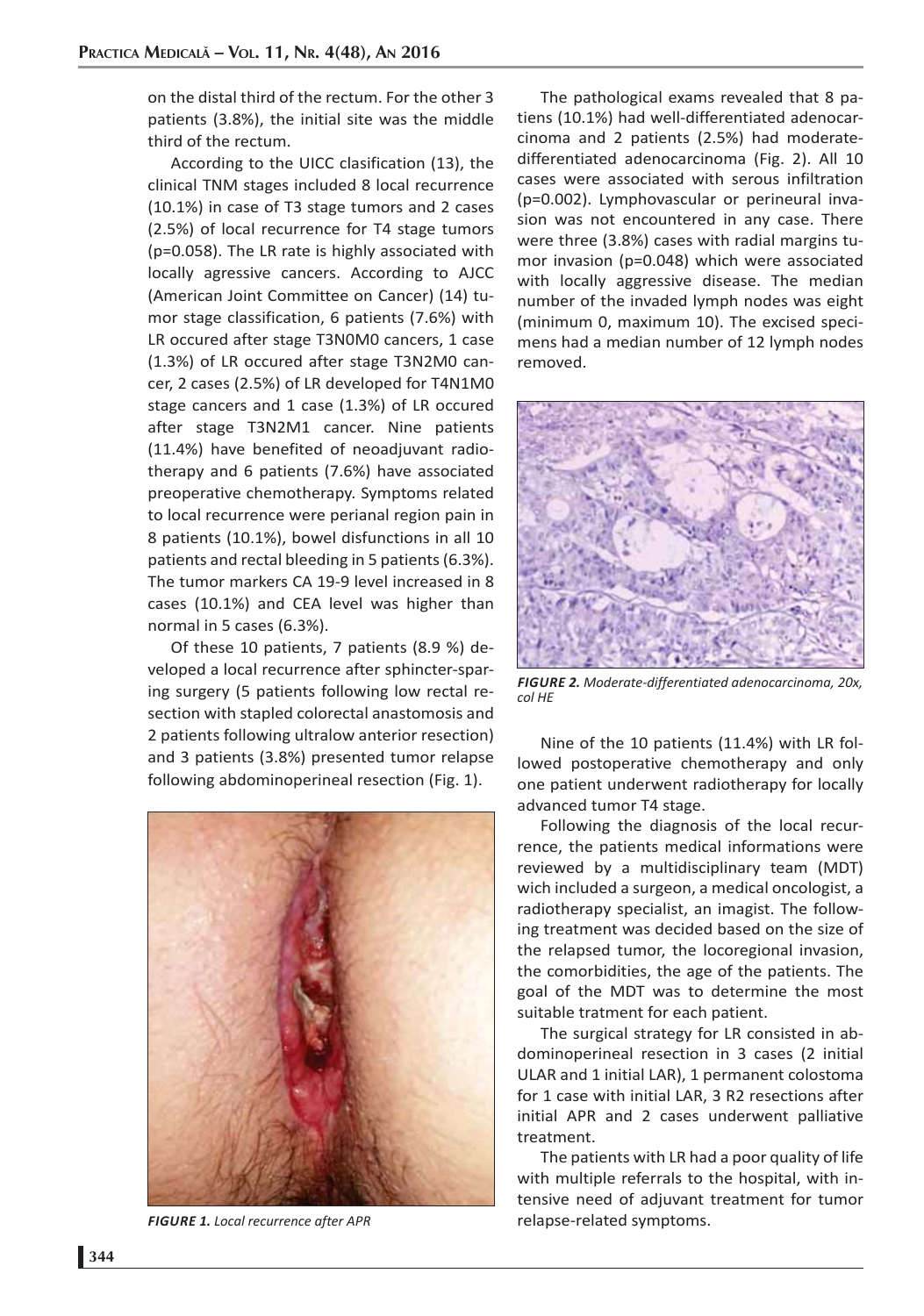## **DISCUSSIONS**

By definition, local recurrence (LR) is the tumor relapse that is identified by clinical evaluation (digital rectal examination or direct visualization) or paraclinical evaluation (flexible colonoscopy, rigid sigmoidoscopy, pelvic ultrasound, endorectal ultrasound, computed tomography (CT), magnetic resonance imaging (MRI), positron emission tomography (PET-CT), elevated carcinoembryonic antigen (CEA) level markers, cancer antigen 19-9 (CA 19-9) levels markers and it is confirmed by histopathological examination.

The most usual location for LR is at the anastomotic site (after rectal resection with colorectal or coloanal anastomosis) or at the pelvis wall site (the sacrum), with the invasion of local organs like genital organs, bladder, but also iliac vessels, iliac nerves and obturatory fat, pelvic ureters, ischiorectal fossa. LR can occur also in the loop colostomy site (after Hartmann resection) or the perineal wall (after abdominoperineal resection).

The local recurrence rate can be lowered by curative surgical treatment (3,4,6,15,16). Recurrences of distal rectal cancers are at the site of the anastomosis or on the pelvic walls. A local relapse in the lesser pelvis has the worst outcome. It can lead to major surgery, such as pelvic exenteration, with extended combined organ resection followed by permanent stoma. It increases the surgical and anesthesiological trauma, the risks and the complications leading to higher morbidity and mortality than after the initial surgery. The oncological clearence is difficult to obtain and in most cases is unlikely to reach R0 resection.

The therapeutical strategy consists in adjuvant chemoradiotherapy in order to achive the downsizing of the tumor and to allow an R0 resection (12). The total mesorectal excision (TME) introduced by Heald is the gold-standard in rectal cancer surgery. It consists in removing the entire intact rectum with the mesorectum, following an avascular "Holy Plane". Following this embryological route, the recurrence risk is theoretically null (3,10). However, some cancers relapse. Therefore, the key for distal rectal cancer treatment is to identify the risk factors for LR in case of every patient and to discover the local relapse in a stage that can be optimally oncologically resected. Radical rectal resection is the most significant prognostic factor. The association of perioperative radiochemotherapy is

demonstarted to decrease the LR rate (5-7). Intraoperative radiation therapy (IORT) or highdose rate brachytherapy (HDR-IORT) may be an option for more efficient therapeutic effect and it may rise the survival rate up to 43% (17,18).

There are three categories of prognostic factors for LR: patient-related factors, tumor-related factors and initial treatment-related factors (19,20):

1. Male patients and age higher than 50 years old are associated with higher comorbid conditions, like hypertension, cardiac failure, aortic atheroma, diabetes, smoke, prostate adenoma, anatomical narrow-pelvis and obesity. Therefore, they are considered risk factors for LR (21,22);

2. The tumor-related factors are related with patological aggressive characteristics (tumor differentiation, perineural invasion, vascular invasion, lymphatic invasion). The LR rate is associated with locally advanced tumor stages. Circumferential margin invasion represents a decisive factor for tumor recurrence (23,24). The aggressive intraoperative rectal tumor handling can lead to perforation and microscopic tumor implantation in the pelvis, significantly increasing the rate of local recurrence, especially in case of patients who did not receive preoperative radiotherapy (12).

Some studies have shown that monitoring the level of preoperative and postoperative CEA (carcinoembryonic antigen) is considered the only prognostic factor for LR in rectal cancers. (25-27);

3. Initial radical treatment significantly decreases local recurrence rate in the absence of other risk factors. It is extremely important that these patients with distal rectal cancer are treated in highly-specialized in colorectal surgery centers after a correct and complete selection of cases by a multidisciplinary team (1). Cases with abdominoperineal resection may have a higher rate of local recurrence due to the initial aggressive tumor stage. The presence of permanent stoma has a significant impact on quality of life (1).

According to some authors, patients with local recurrence have also distant metastases (6,9,28,29). Therefore, the high-quality imaging scans can accurately identify tumor extension, location and size. Of these, MRI provides more detailed data compared to CT scans and it can differentiate fibrosis from tumor tissue. PET-CT provides data on peritoneal tumor recurrence and lymphatic invasion in particular (24,30).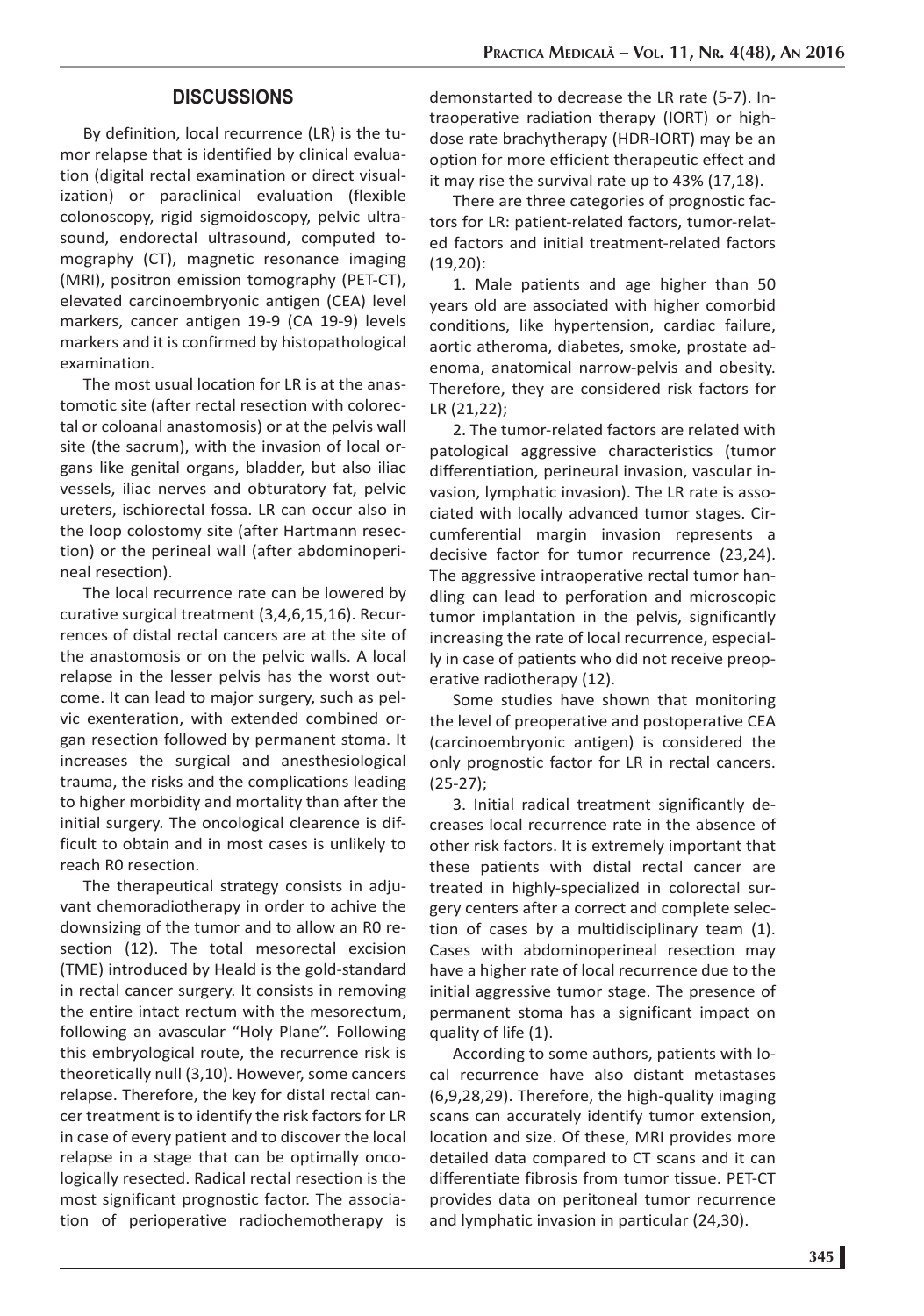Relapses located above the pelvis can be resected and followed by restauration of the digestive tract. The transanal tumor resections may be feasible for small tumors without deep wall invasion and in absence of other dissemination (34,35). Local recurrences involving the pelvic wall, the sacrum or the iliac vessels and nerves can be considered contraindications for local excision alone. In this case, extensive surgery is recommended and consists of abdominoperineal amputation, total or partial pelvectomy (31,32). There are cases were only the palliative management is feasible, and even though the morbidity and mortality rate is highly increased, it provides a satisfactory quality of life (33). In these cases, radiotherapy may be acceptable.

The recurrent rectal cancer is a potentially curable disease for a highly-selected group of patients ( 32). The increased morbidity rate has a major impact on quality of life and overall mortality. The follow-up period needs to be extended in order to obtain an early relapse detection (28,29).

#### **CONCLUSION**

Local recurrence after distal rectal cancer is an important complication with a great impact on morbidity, mortality and quality of life.

The higher rate of locally recurrent distal rectal cancer is associated with more aggressive tumors and locally advanced stages.

The therapeutical management should be personalized for each patient according to tumor- related, patient-related and initial surgeryrelated characteristics. The strategy should consist in a selection of the most efficient and radical treatment.

The radical R0 resection is the goal for curative surgical treatment. The multimodal treatment can be performed by an experienced team in highly-specialised colorectal cancer centers and can result in more frequent follow-up referrals for the high-risk selected patients, so the local recurrence can be early detected.

#### **Acknowledgement**

This work received financial support through the project entitled "CERO  $-$  Career profile: Romanian Researcher", grant number POSDRU/159/1.5/S/135760, cofinanced by the European Social Fund for Sectoral Operational Programme Human Resources Development 2007-2013"

#### **REFERENCES**

- **1. Yoshihiro M.**Treatment strategy for locally recurrent rectal cancer. *Jpn J Clin Oncol.* 2006 Mar; 36(3): 127–131. doi: 10.1093/jjco/hyi247
- **2. Fu C.G., Muto T., Masaki T.** Results of the double stapling procedure in colorectal surgery. *Surg Today.* 1997; 27(8): 706–709
- **3. Heald R.J., Moran B.J., Ryall R.D., Sexton R., MacFarlane J.K.** Rectal cancer: the Basingstoke experience of total mesorectal excision, 1978-1997. Total mesorectal excision for middle and lower rectal cancer: a single institution experience with 337 consecutive patients. *Arch Surg*. 1998 Aug; 133(8):894-9
- **4. Piso P., Dahlke M.H., Mirena P., Schmidt U., Aselmann H., Schlitt H.J., Raab R., Klempnauer J.** Total mesorectal excision for middle and lower rectal cancer: a single institution experience with 337 consecutive patients. *J Surg Oncol.* 2004 Jun 1; 86(3):115-21
- **5. Sauer R., Liersch T., Merkel S., et al.** (2012) Preoperative versus postoperative chemoradiotherapy for locally advanced rectal cancer: Results of the German CAO/ ARO/AIO-94 randomized phase III trial after

a median follow-up of 11 years. *J Clin Oncol* 30:1926–1933

- **6. Jörgren F., Johansson R., Damber L., Lindmark G.** (2010), Risk factors of rectal cancer local recurrence: population-based survey and validation of the Swedish rectal cancer registry. *Colorectal Disease,* 12: 977-986.
	- doi:10.1111/j.1463-1318.2009.01930.x
- **7.** Preoperative radiotherapy versus selective postoperative chemoradiotherapy in patients with rectal cancer (MRC CR07 and NCIC-CTG C016): a multicentre, randomised trial. *Lancet* 2009; 373:811
- **8. Yoshihiro M.** Treatment Strategy for Locally Recurrent Rectal CancerJpn. *J. Clin. Oncol.* (March 2006) 36 (3): 127- 131 doi:10.1093/jjco/hyi247
- **9. Cai Y, Li Z, Gu X, Fang Y, Xiang J, Chen Z.** Prognostic factors associated with locally recurrent rectal cancer following primary surgery (Review). *Oncology Letters.* 2014; 7(1):10-16. doi:10.3892/ ol.2013.1640
- **10. Heald R.J., Husband E.M., Ryall R.D.** The mesorectum in rectal cancer surgery – the

clue to pelvic recurrence? *Br J Surg.* 1982; 69:613–616

- **11. Francois Y., Nemoz C.J., Baulieux J., et al.** Influence of the interval between preoperative radiation therapy and surgery on downstaging and on the rate of sphincter-sparing surgery for rectal cancer: The Lyon R90-01 randomized trial. *J Clin Oncol.* 1999; 17:2396–2402
- **12. Bosset J.F., Collette L., Calais G., et al.**  EORTC Radiotherapy Group Trial 22921 Chemotherapy with preoperative radiotherapy in rectal cancer. *N Engl J Med.* 2006; 355:1114–1123
- **13.** UICC International Union Against Cancer. In: Sobin LH, Wittekind Ch eds. TNM Classification of Malignant Tumours. 6 ed. New York, NY: Wiley-Liss, New York; 2002:72–76
- **14. Greene F.L., Page D.L., Fleming I.D., et al.** AJCC Cancer Staging Manual. 6th ed. New York, NY: Springer-Verlag; 2002:113–123
- **15. Pompiliu P., Marc-Hendrik D., Petrit M., Ursula S., Heiko A., Hans Juergen S., Rudolf R., Juergen K.** Total mesorectal excision for middle and lower rectal cancer: